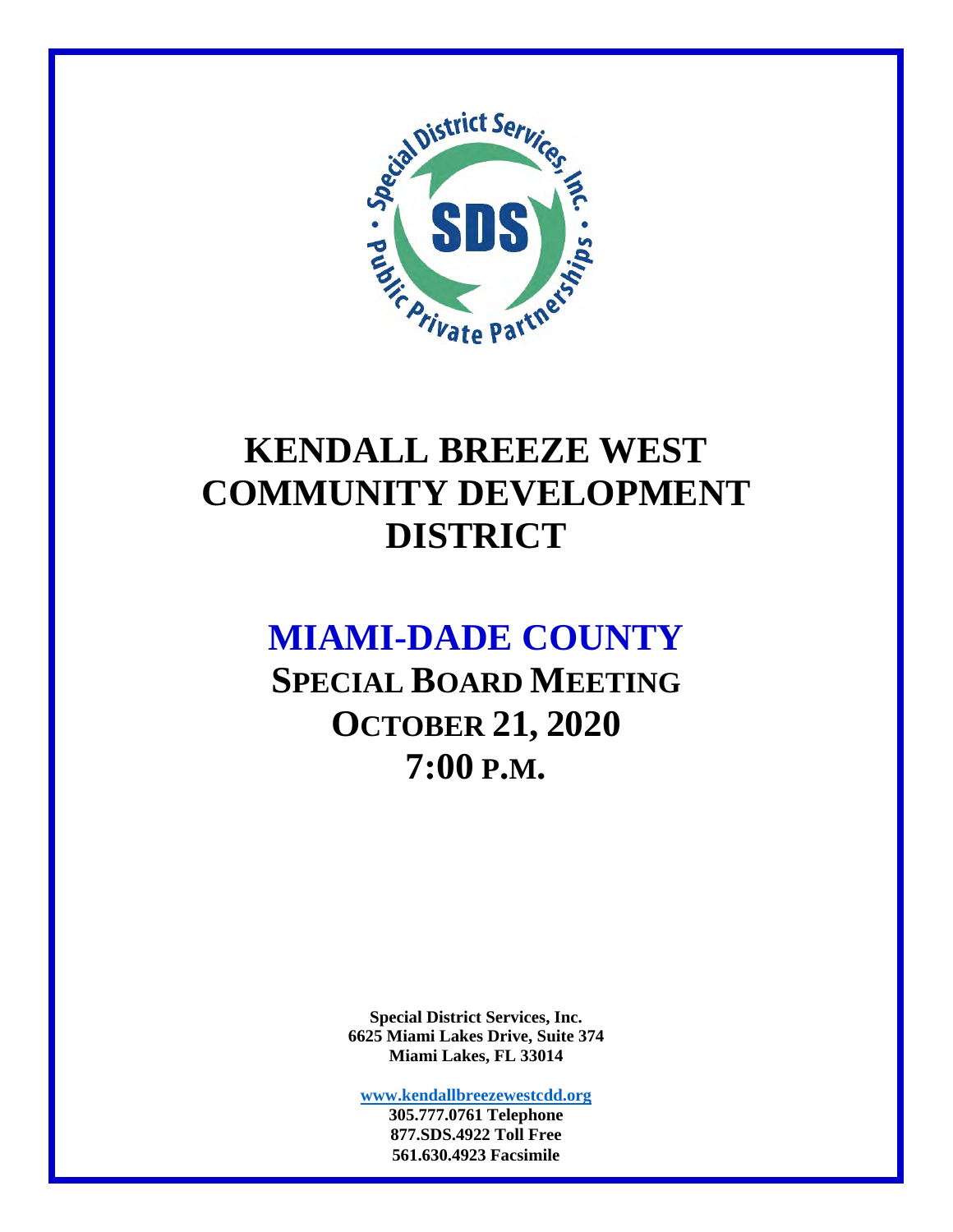#### **AGENDA KENDALL BREEZE WEST COMMUNITY DEVELOPMENT DISTRICT SPECIAL BOARD MEETING**

October 21, 2020

#### 7:00 p.m.

#### **JOIN BY VIDEO ACCESS: https://us02web.zoom.us/j/3341025013**

#### **Meeting ID: 334 102 5013**

### **Call-In: 929-436-2866**

|             | A. Call to Order                                                                           |
|-------------|--------------------------------------------------------------------------------------------|
|             |                                                                                            |
| $C_{\cdot}$ | <b>Establish Quorum</b>                                                                    |
| D.          | Additions or Deletions to Agenda                                                           |
| Е.          | Comments from the Public for Items Not on the Agenda                                       |
| F.          | <b>Approval of Minutes</b>                                                                 |
|             |                                                                                            |
| G.          | Old Business                                                                               |
|             | 1. Update Regarding Natural Forest Community (NFC) Exotic Species Removal                  |
|             | 2. Discussion Regarding Preservation Area Gates                                            |
|             | 3. Discussion Regarding Sign Proximity to Speed Humps                                      |
| H.          | <b>New Business</b>                                                                        |
|             | 1. Consider Resolution No. 2020-05 – Adopting a Fiscal Year 2019/2020 Amended BudgetPage 7 |
| Ι.          | Administrative & Operational Matters                                                       |
|             | 1. Discussion Regarding Election Protocol and Declaring Vacancies Effective November 17th  |
| J.          | Board Member & Staff Closing Comments                                                      |
|             | K. Adjourn                                                                                 |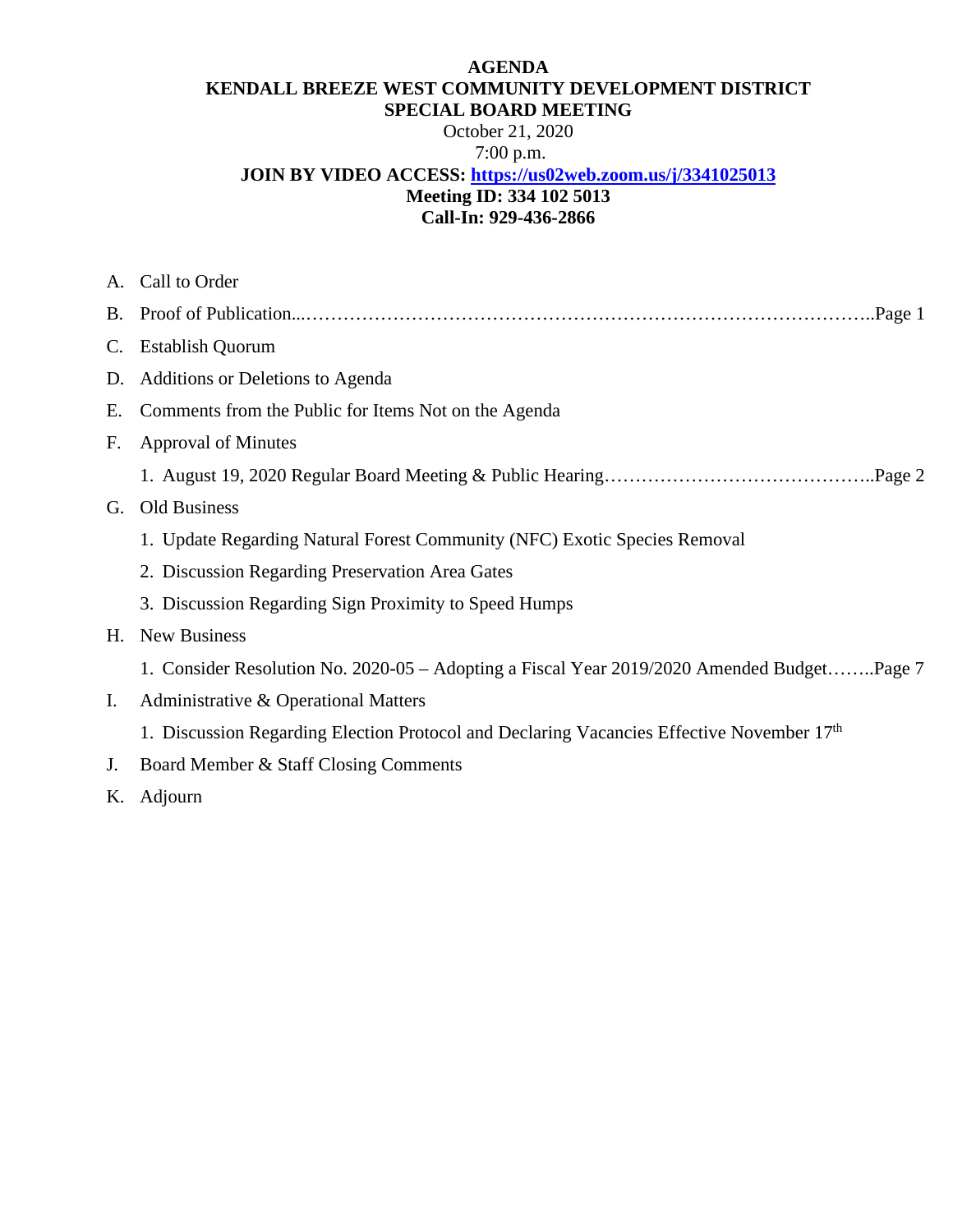NOTICE OF SPECIAL BOARD MEETING OF THE KENDALL BREEZE WEST COMMUNITY DEVELOPMENT DISTRICT

NOTICE IS HEREBY GIVEN that the Kendall Breeze West Community Development District (the "District") will hold a Special Board Meeting (the "Meeting") of its Board of Supervisors (the "Board") on October 21, 2020, at 7:00 p.m. to be conducted by telephonic and video conferencing communications media technology pursuant to Executive Orders 20-52, 20-69, and 20-112, 20-114, 20-150, 20-179, 20-193, and 20-246 issued by Governor DeSantis on March 9, 2020, March 20, 2020, April 29, 2020, May 8, 2020, June 24, 2020, July 29, 2020, August 7, 2020, and September 30, 2020, respectively, and pursuant to Section 120.54(5)(b)2., Florida Statutes. The Meeting is being held for the necessary public purpose of considering the Fiscal Year 2019/2020 Amended Budget. At such time the Board is so authorized and may consider any business that may lawfully and properly come before it.

While it is necessary to hold the Meeting utilizing communications media technology due to the current COVID-19 public health emergency, the District fully encourages public participation in a safe and efficient manner. Participants may attend the Meeting by accessing the District's website, www.kendallbreezewestcdd.org and clicking on the meeting link you will find on the homepage, or utilizing the following login information:

Join by URL for VIDEO ACCESS at: https://us02web.zoom.us/j/3341025013 OR Call In at: 929-436-2866 Meeting ID: 334 102 5013

A copy of the budget and/or the agenda for the Meeting may be obtained at the offices of the District Manager, c/o Special District Services, Inc., at (561) 630-4922 or nnguyen@sdsinc.org (the "District Manager's Office") during normal business hours. The Meeting is open to the public and will be conducted in accordance with the provisions of Florida law for special districts. The Meeting may be continued to a date, time, and place to be specified on the record at the Meeting.

Any person requiring special accommodations in order to access and participate in the Meeting because of a disability or physical impairment should contact the District Manager's Office at least forty-eight (48) hours prior to the Meeting. If you are hearing or speech impaired, please contact the Florida Relay Service by dialing 7-1-1, or 1-800-955-8771 (TTY) / 1-800-955-8770 (Voice), for aid in contacting the District Manager's Office.

As indicated above, this Meeting will be conducted by media communications technology. Anyone requiring assistance in order to obtain access to the telephonic, video conferencing, or other communications media technology being utilized to conduct this Meeting should contact the District Manager's Office at least forty-eight (48) hours prior to the Meeting. Similarly, any person requiring or that otherwise may need assistance accessing or participating in this Meeting because of a disability or physical impairment is strongly encouraged to contact the District Manager's Office at least forty-eight (48) hours in advance so that arrangements may be made.

Each person who decides to appeal any decision made by the Board with respect to any matter considered at the Meeting is advised that person will need a record of proceedings and that accordingly, the person may need to ensure that a verbatim record of the proceedings is made, including the testimony and evidence upon which such appeal is to be based. District Manager KENDALL BREEZE WEST COMMUNITY DEVELOPMENT DISTRICT www.kendallbreezewestcdd.org 10/14 20-15/0000492951M **Page 1**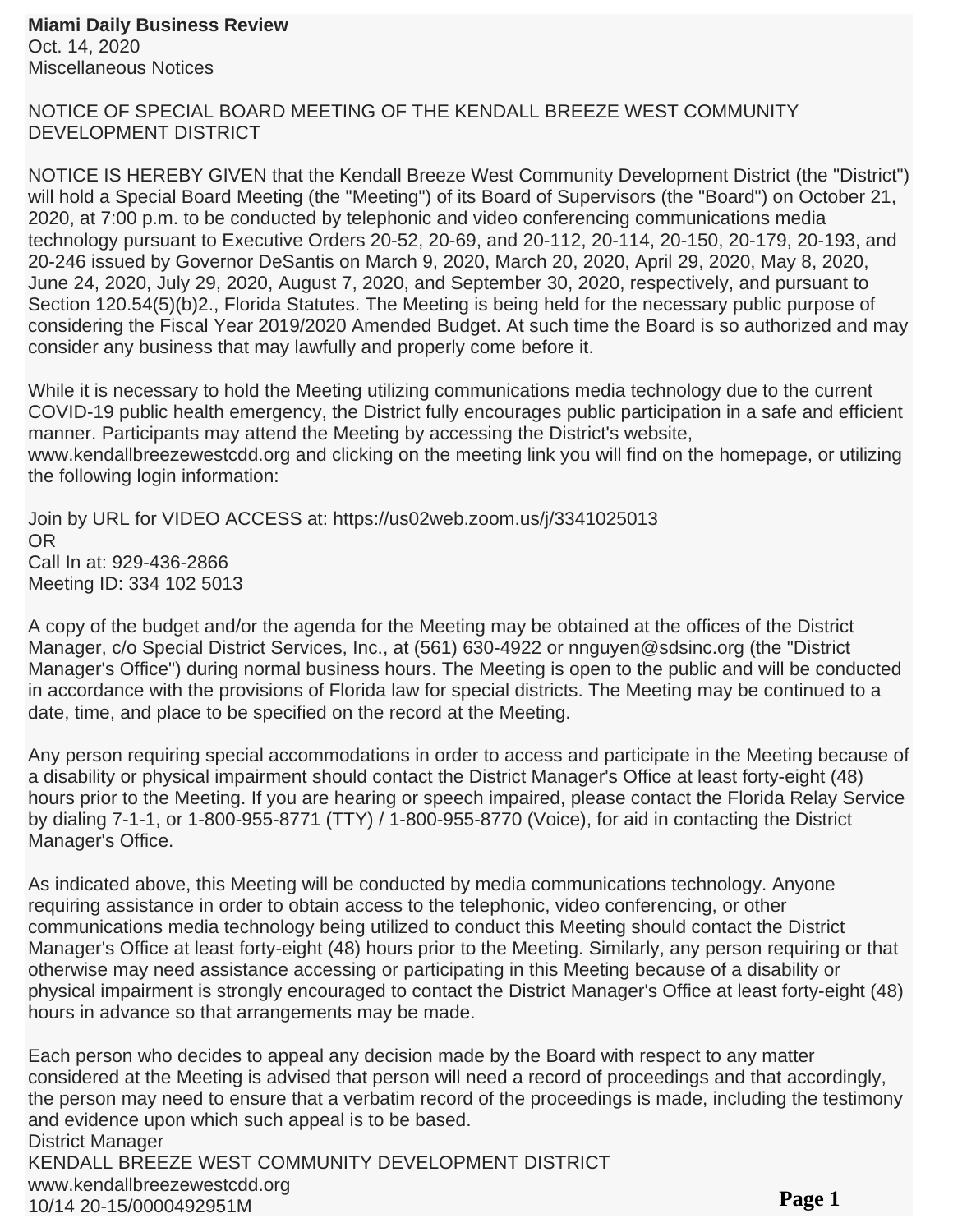#### **KENDALL BREEZE WEST COMMUNITY DEVELOPMENT DISTRICT REGULAR BOARD MEETING & PUBLIC HEARING AUGUST 19, 2020**

*Note: The Kendall Breeze West Community Development District (the "District") Regular Board Meeting was held via technological means as a result of the public health emergency that exists in the State of Florida as a consequence of the COVID-19 coronavirus, in light of the guidelines established by the Centers for Disease Control for the protection of all members of the community, and with the authority granted by Executive Orders issued by Governor Ron DeSantis, including Executive Order 20-69 (Emergency Management—COVID-19—Local Government Public Meetings) authorizing the use of communications technology, as provided in Section 120.54(5)(b)2, Florida Statutes.* 

#### **A. CALL TO ORDER**

District Manager Nancy Nguyen called the August 19, 2020, Regular Board Meeting of the Kendall Breeze West Community Development District to order at approximately 7:04 p.m. via technological means pursuant to Executive Orders 20-52, 20-69, 20-112, 20-114, 20-150, and 20-179 issued by Governor DeSantis on March 9, 2020, March 20, 2020, April 29, 2020, May 8, 2020, June 24, 2020, and July 29, 2020, respectively, and pursuant to Section 120.54(5)(b)2., Florida Statutes.

#### **B. PROOF OF PUBLICATION**

Ms. Nguyen presented proof of publication that notice of the August 19, 2020, Regular Board Meeting had been published in the *Miami Daily Business Review* on August 6, 2020, *as legally required*.

#### **C. ESTABLISH A QUORUM**

It was determined that the virtual attendance of Chairman Eduardo Sanchez, Vice Chairperson Marianna Antunez and Supervisor Ahsaki Guilbeaux constituted a quorum and it was in order to proceed with the meeting.

Virtually attending Staff members were as follows: District Manager Nancy Nguyen of Special District Services, Inc.; and General Counsel Ginger Wald of Billing, Cochran, Lyles, Mauro & Ramsey, P.A.

Also in virtual attendance was Liana Cervino, Miami, Florida.

#### **D. ELECTION OF OFFICERS**

Ms. Nguyen indicated that she had received Ms. Cervino's Oath of Office and went on to explain the Sunshine Law and Officer responsibilities with Ms. Cervino prior to the meeting. As a result of the changes to the Board of the District, Ms. Nguyen recommended that re-election of the District's Officers take place. She provided the following slate of names for election:

- Chairperson Eduardo Sanchez
- Vice Chairperson Marianna Antunez
- Secretary/Treasurer Nancy Nguyen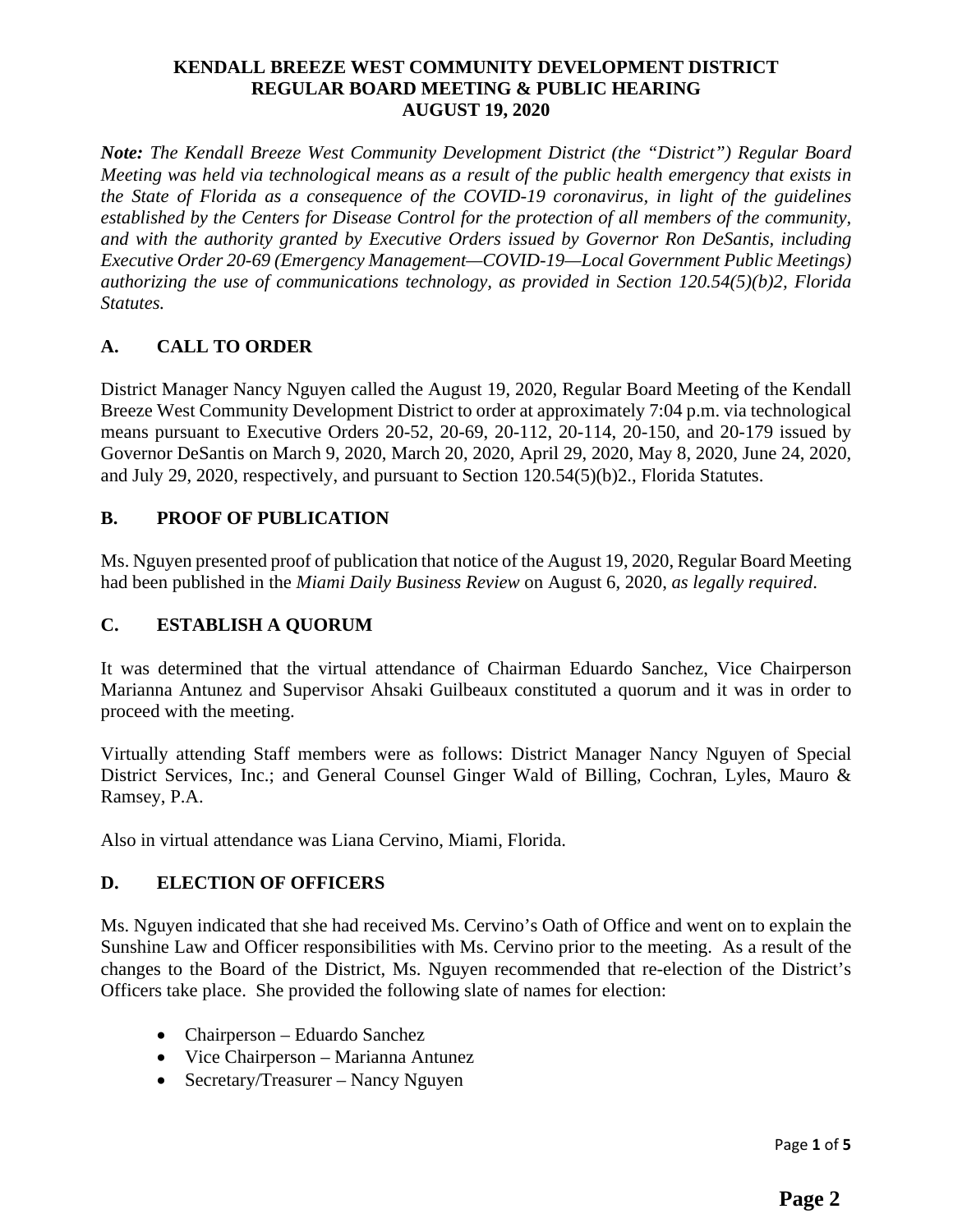Assistant Secretaries – Ahsaki Guilbeaux, Jessica Figueroa, Liana Cervino, Armando Silva and Gloria Perez

A **motion** was made by Ms. Guilbeaux, seconded by Mr. Sanchez and passed unanimously to elect the District's Officers, as listed above.

#### **E. ADDITIONS OR DELETIONS TO THE AGENDA**

There were no additions or deletions to the agenda.

#### **F. COMMENTS FROM THE PUBLIC FOR ITEMS NOT ON THE AGENDA**

There were no comments from the public for items not on the agenda.

#### **G. APPROVAL OF MINUTES 1. May 20, 2020, Special Board Meeting**

The minutes of the May 20, 2020, Special Board Meeting were presented and the Board was asked if they had any changes. Ms. Antunez informed Ms. Nguyen that her name was misspelled on the minutes. Ms. Nguyen acknowledged the error.

A **motion** was made by Mr. Sanchez, seconded by Ms. Guilbeaux and unanimously passed approving the minutes of the May 20, 2020, Special Board Meeting, *as amended*.

*NOTE: At approximately 7:08 p.m., Ms. Nguyen recessed the Regular Meeting and simultaneously opened the Public Hearing.* 

#### **H. PUBLIC HEARING 1. Proof of Publication**

Ms. Nguyen presented proof of publication that notice of the Public Hearing had been published in the *Miami Daily Business Review* on July 30, 2020, and August 6, 2020, as legally required.

#### **2. Receive Public Comments on Fiscal Year 2020/2021 Final Budget**

Ms. Nguyen opened the public comment portion of the public hearing to receive comments on the 2020/2021 fiscal year final budget and non-ad valorem special assessments. There being no comments, Ms. Nguyen closed the public comment portion of the Public Hearing.

#### **3. Consider Resolution No. 2020-03 – Adopting a Fiscal Year 2020/2021 Final Budget**

Ms. Nguyen presented Resolution No. 2020-03, entitled:

#### **RESOLUTION NO. 2020-03**

**A RESOLUTION OF THE BOARD OF SUPERVISORS OF THE KENDALL BREEZE WEST COMMUNITY DEVELOPMENT DISTRICT APPROVING AND ADOPTING A FISCAL YEAR 2020/2021 FINAL BUDGET INCLUDING NON-AD VALOREM SPECIAL ASSESSMENTS; AND PROVIDING AN EFFECTIVE DATE.** 

Page **2** of **5**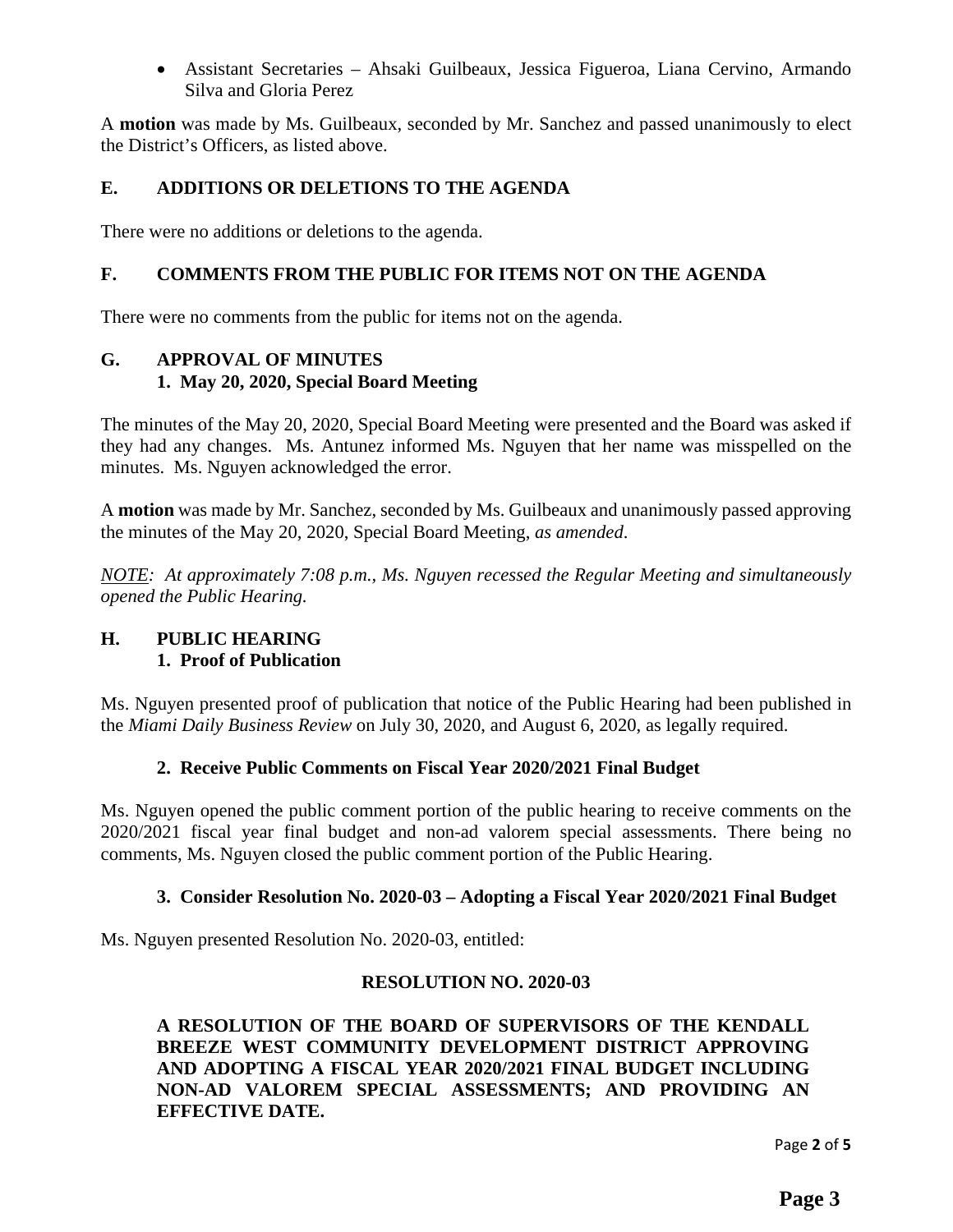Ms. Nguyen read the title into the record and stated that the document provides for approving and adopting the fiscal year 2020/2021 final budget and the non-ad valorem special assessment tax roll. A discussion ensued after which:

A **motion** was made by Ms. Antunez, seconded by Mr. Sanchez and unanimously passed to approve and adopt Resolution No. 2020-03, *as presented*; thereby setting the 2020/2021 final budget and nonad valorem special assessment tax roll.

*NOTE: At approximately 7:10 p.m., Ms. Nguyen closed the Public Hearing and simultaneously reconvened the Regular Meeting.* 

#### **I. OLD BUSINESS 1. Update Regarding Reflective Paving Markings on 138th Avenue**

Ms. Nguyen advised that the pavement stripping and application of reflective pavement markings on SW 138<sup>th</sup> Avenue had been completed. Additional actions on this topic were not required at this time.

#### **J. NEW BUSINESS 1. Ratify District Manager's Actions – Sidewalk Leveling Project**

Ms. Nguyen reminded the Board that she sent an email on July 22, 2020, informing the Board of sidewalk elevation concerns. She further explained that the email contained three (3) proposals for the correction of the sidewalk elevation measurements at ninety-nine (99) locations, as follows:

- JCC Services Corp. \$8,950
- Arking Solutions \$9,200
- Florida Sidewalk Repair \$10,408.20

Ms. Nguyen stated that the emailed Board consensus was to engage JCC Services Corp. to correct the sidewalk elevation measurements at the 99 locations. Ms. Nguyen further advised that this project had been completed and it would be in order to ratify the District Manager's actions. A discussion ensued after which:

A **motion** was made by Ms. Guilbeaux, seconded by Ms. Cervino and unanimously passed to ratify the actions of the District Manager.

#### **2. Consider Resolution No. 2020-04 – Adopting a Fiscal Year 2020/2021 Meeting Schedule**

Ms. Nguyen presented Resolution No. 2020-04, entitled:

#### **RESOLUTION NO. 2020-04**

**A RESOLUTION OF THE BOARD OF SUPERVISORS OF THE KENDALL BREEZE WEST COMMUNITY DEVELOPMENT DISTRICT, ESTABLISHING A REGULAR MEETING SCHEDULE FOR FISCAL YEAR 2020/2021 AND SETTING THE TIME AND LOCATION OF SAID DISTRICT MEETINGS; AND PROVIDING AN EFFECTIVE DATE.** 

Page **3** of **5**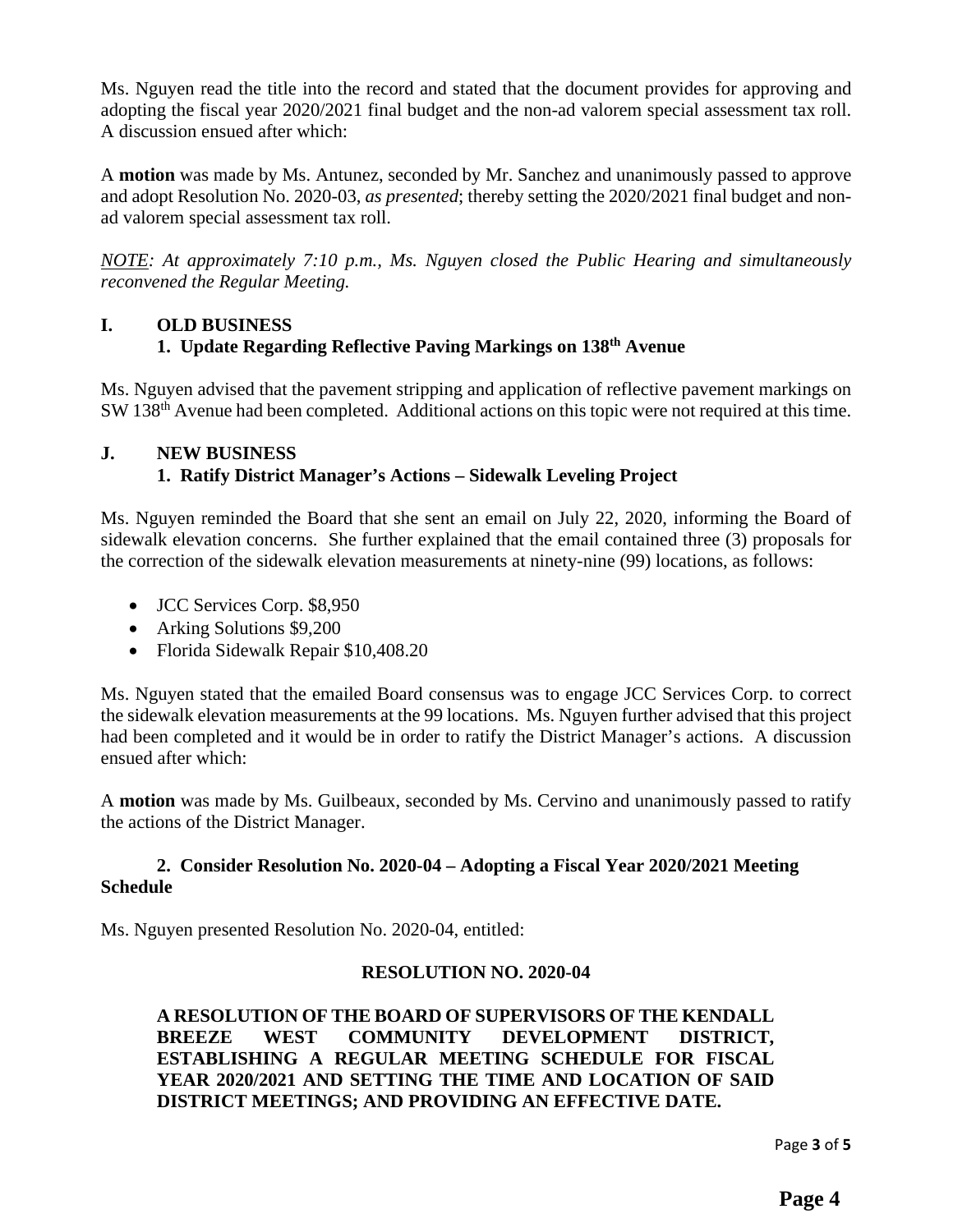Ms. Nguyen provided an explanation for the document. A discussion ensued after which:

A **motion** was made by Mr. Sanchez, seconded by Ms. Cervino and unanimously passed to approve and adopt Resolution No. 2020-04, *as presented*; thereby setting the 2020/2021 regular meeting schedule and authorizing the publication of the annual meeting schedule, as required by law.

#### **3. Discussion Regarding Natural Forest Community (NFC) Exotic Species Removal & Proposals**

Ms. Nguyen stated that the District had a pine rockland preservation area as part of their infrastructure, which must be maintained by the District. The preservation area has now reached its maturity and must be cleared of invasive/exotic species. A 5-year permit has been attained from Miami-Dade County DERM, which will allow District Staff and contractors to enter the preservation area to remove these invasive/exotic species.

An inspection of the area was conducted with DERM and it was advised that that the best plan of action would be to work in phases, starting with the perimeter of the preservation area.

To be able to gain access to the preservation area, two gate entrances will need to be installed into the current chain link fence surrounding this area. Following the clearing of the perimeter, an herbicide sweep schedule would need to be in place to keep these invasive species from reappearing.

Ms. Nguyen presented the following proposals for consideration:

#### **Gate Installation (two 12' double door gates, each side to measure 6'):**

- Arking Solutions \$3,500
- Artemisa \$1,300
- Gomez  $&$  Son \$2,280
- Trimscape:  $$1,800$

#### **Perimeter Clearing of Pine Rockland Preservation Area:**

- Aquagenix  $$19,533 + $2,300 = $21,833$  (15' clearing)
- Trimscape  $$19,500$  (15' clearing)
- Allstate Resource Mgmt., Inc \$13,715 (25' clearing)

#### **Annual Herbicide Sweep Schedule (to be applied quarterly):**

- Aquagenix \$4,020 per annum
- Trimscape \$2,800 per annum
- Allstate Resource Mgmt., Inc. \$2,100 per annum

A discussion ensued after which:

A **motion** was made by Mr. Sanchez, seconded by Ms. Antunez and unanimously passed accepting the proposal received from Artemisa in the amount of \$1,300 for the installation of two 12' double door gates.

A **motion** was made by Ms. Guilbeaux, seconded by Ms. Antunez and unanimously passed accepting the proposal received from Allstate Resource Management, Inc. in the amount of \$13,715 for the pine

Page **4** of **5**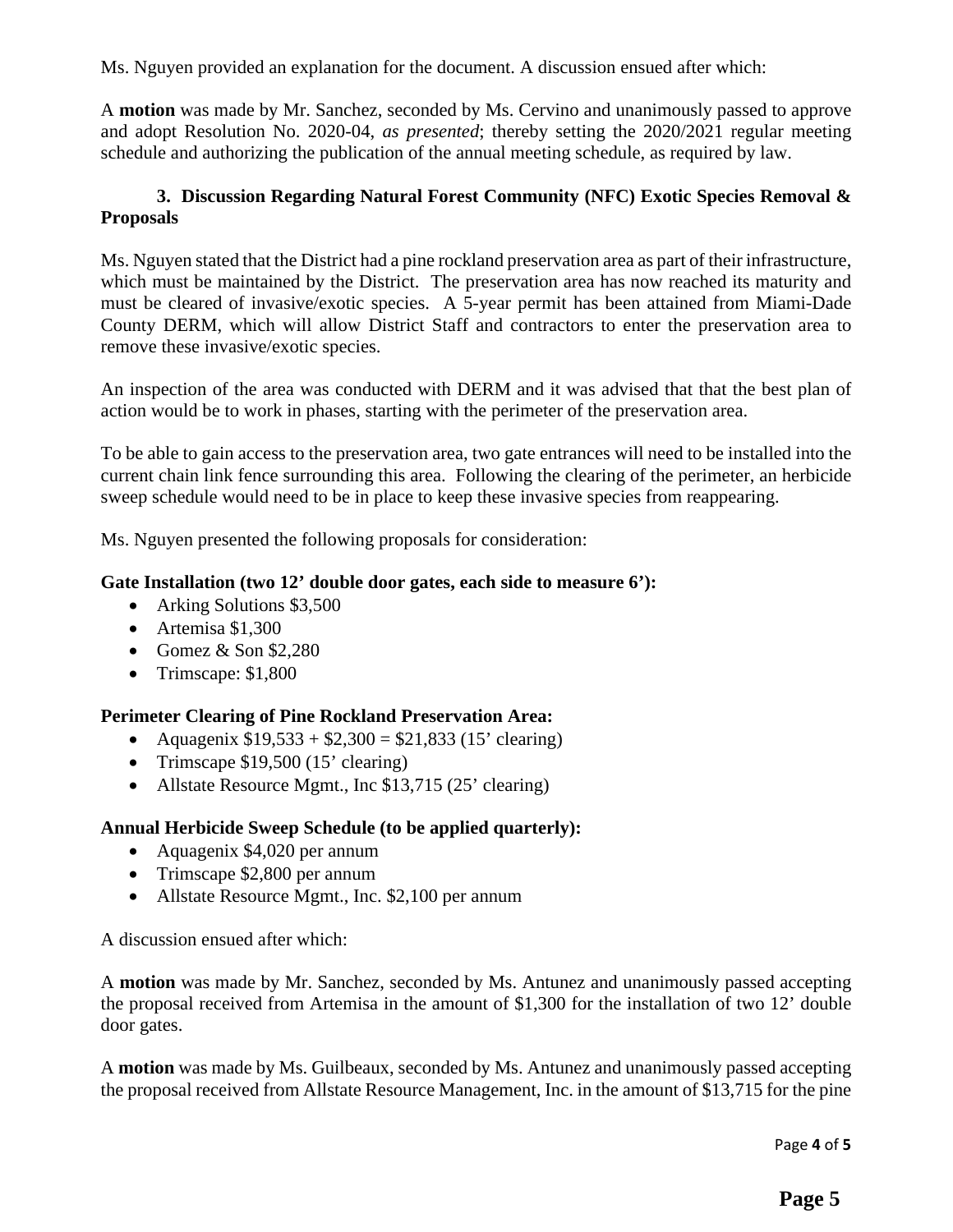rockland preservation area perimeter clearing of 25 feet; further authorizing District Counsel to create an agreement and for the District Manager to execute the agreement on behalf of the District.

A **motion** was made by Ms. Antunez, seconded by Ms. Guilbeaux and unanimously passed accepting the proposal received from Allstate Resources Management, Inc. for the annual amount of \$2,100 for the quarterly herbicide sweep of the preservation area.

#### **K. ADMINISTRATIVE & OPERATIONAL MATTERS 1. Staff Report, as Required**

Ms. Nguyen stated that unless an emergency were to arise, the Board would not need to meet until October 21, 2020.

#### **L. BOARD MEMBER & STAFF CLOSING COMMENTS**

There were no comments from Board Members or District Staff.

#### **M. ADJOURNMENT**

There being no further business to come before the Board, a **motion** was made by Mr. Sanchez, seconded by Ms. Cervino and unanimously passed to adjourn the Regular Board Meeting at approximately 7:41 p.m.

\_\_\_\_\_\_\_\_\_\_\_\_\_\_\_\_\_\_\_\_\_\_\_\_\_\_\_\_\_\_\_\_\_ \_\_\_\_\_\_\_\_\_\_\_\_\_\_\_\_\_\_\_\_\_\_\_\_\_\_\_\_\_\_

Secretary/Assistant Secretary Chairperson/Vice Chairperson

Page **5** of **5**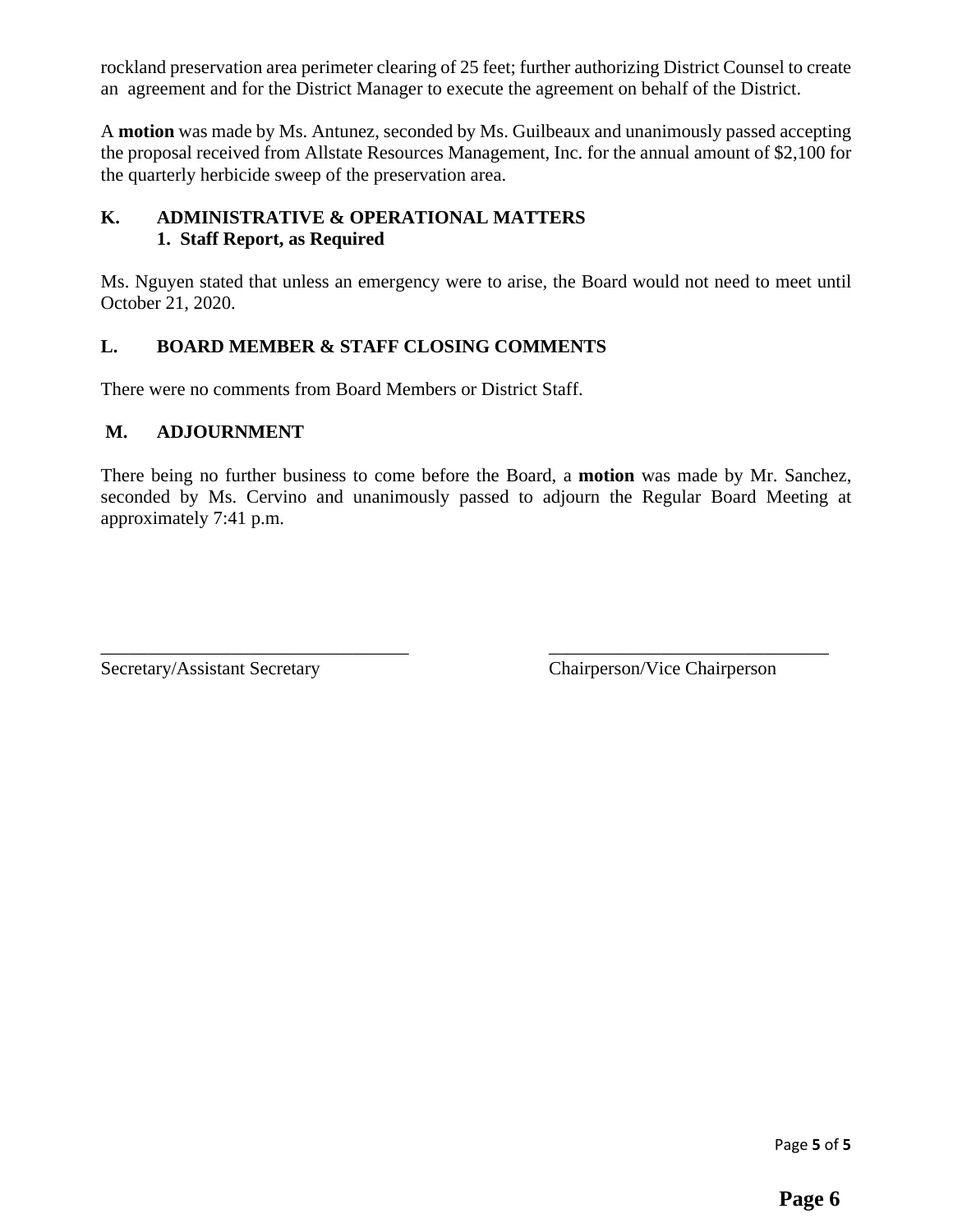#### **RESOLUTION NO. 2020-05**

#### **A RESOLUTION OF THE BOARD OF SUPERVISORS OF THE KENDALL BREEZE WEST COMMUNITY DEVELOPMENT DISTRICT AUTHORIZING AND ADOPTING AN AMENDED FINAL FISCAL YEAR 2019/2020 BUDGET ("AMENDED BUDGET"), PURSUANT TO CHAPTER 189, FLORIDA STATUTES; AND PROVIDING AN EFFECTIVE DATE.**

 **WHEREAS**, the Board of Supervisors of the Kendall Breeze West Community Development District (the "District") is empowered to provide a funding source and to impose special assessments upon the properties within the District; and,

**WHEREAS**, the District has prepared for consideration and approval an Amended Budget.

#### **NOW, THEREFORE, BE IT RESOLVED BY THE BOARD OF SUPERVISORS OF THE KENDALL BREEZE WEST COMMUNITY DEVELOPMENT DISTRICT, THAT:**

**Section 1.** The Amended Budget for Fiscal Year 2019/2020 attached hereto as Exhibit "A" is hereby approved and adopted.

**Section 2.** The Secretary/Assistant Secretary of the District is authorized to execute any and all necessary transmittals, certifications or other acknowledgements or writings, as necessary, to comply with the intent of this Resolution.

**PASSED, ADOPTED and BECOMES EFFECTIVE** this 21<sup>st</sup> day of October, 2020.

#### **ATTEST: KENDALL BREEZE WEST COMMUNITY DEVELOPMENT DISTRICT**

 $\mathbf{By:}$   $\qquad \qquad \mathbf{By:}$ 

Secretary/Assistant Secretary By: Chairperson/Vice Chairperson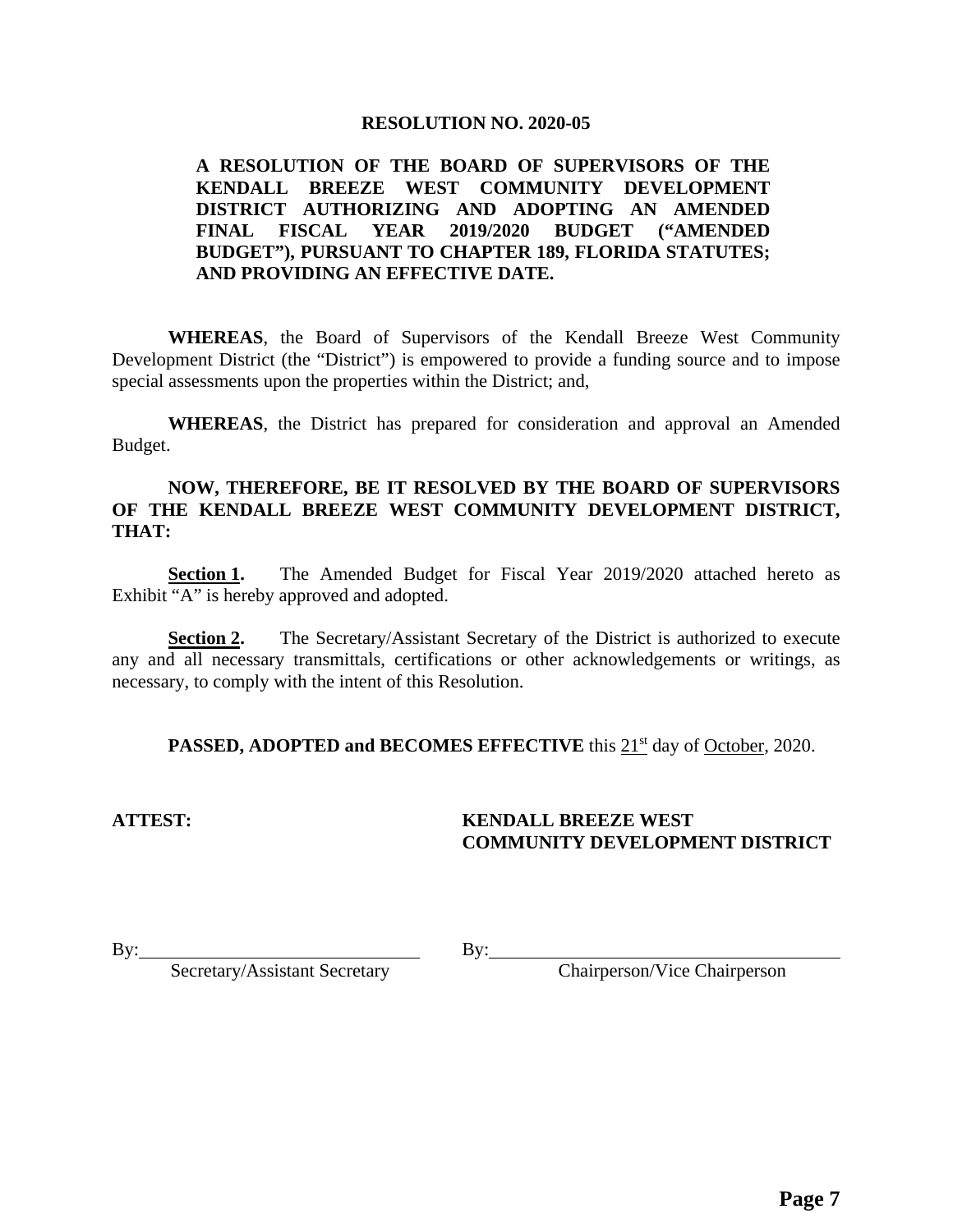# Kendall Breeze West Community Development District

## **Amended Final Budget For Fiscal Year 2019/2020 October 1, 2019 - September 30, 2020**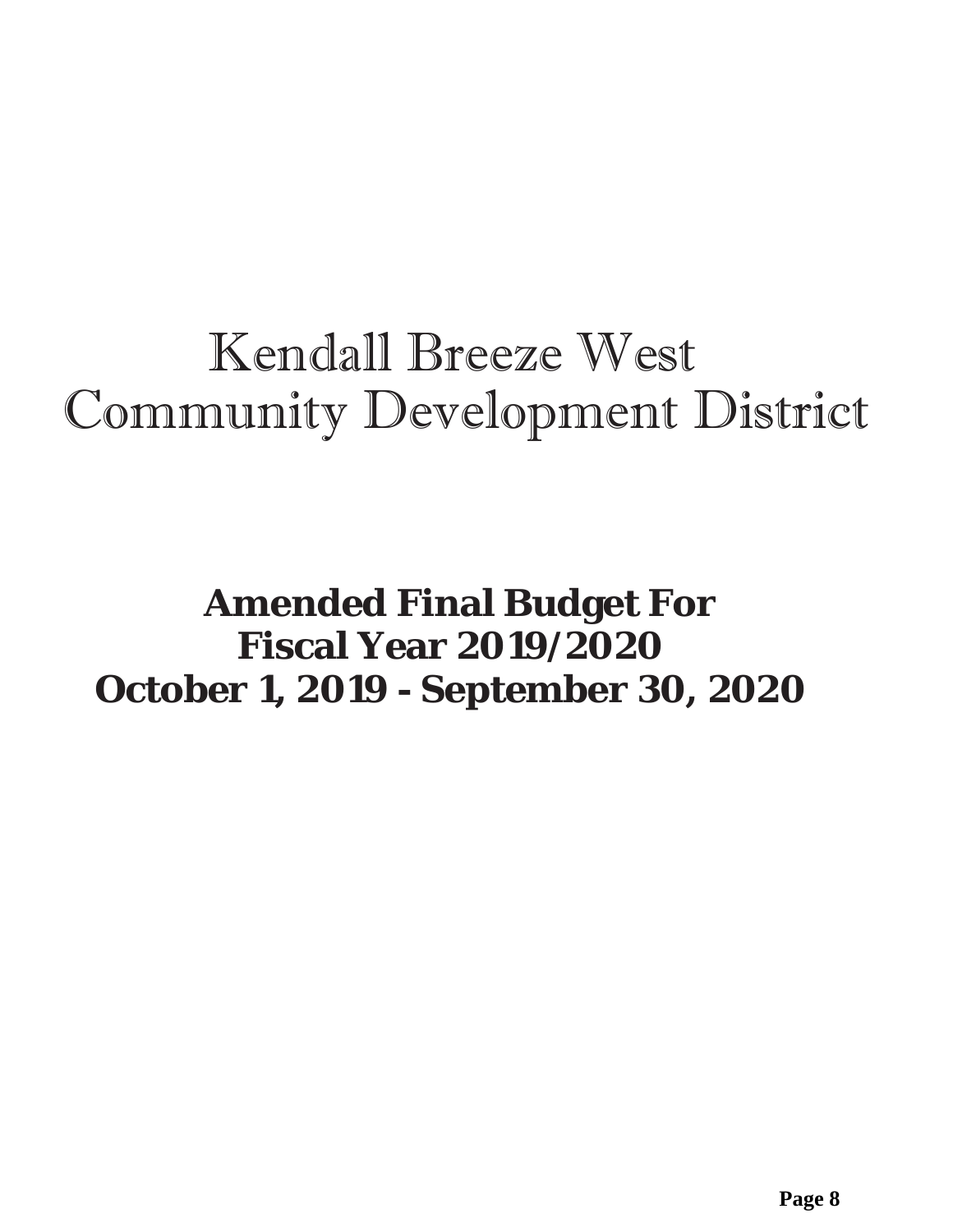### **CONTENTS**

#### $\mathbf{I}$  and  $\mathbf{I}$ AMENDED FINAL OPERATING FUND BUDGET

 $\mathbf{H}$ AMENDED FINAL DEBT SERVICE FUND BUDGET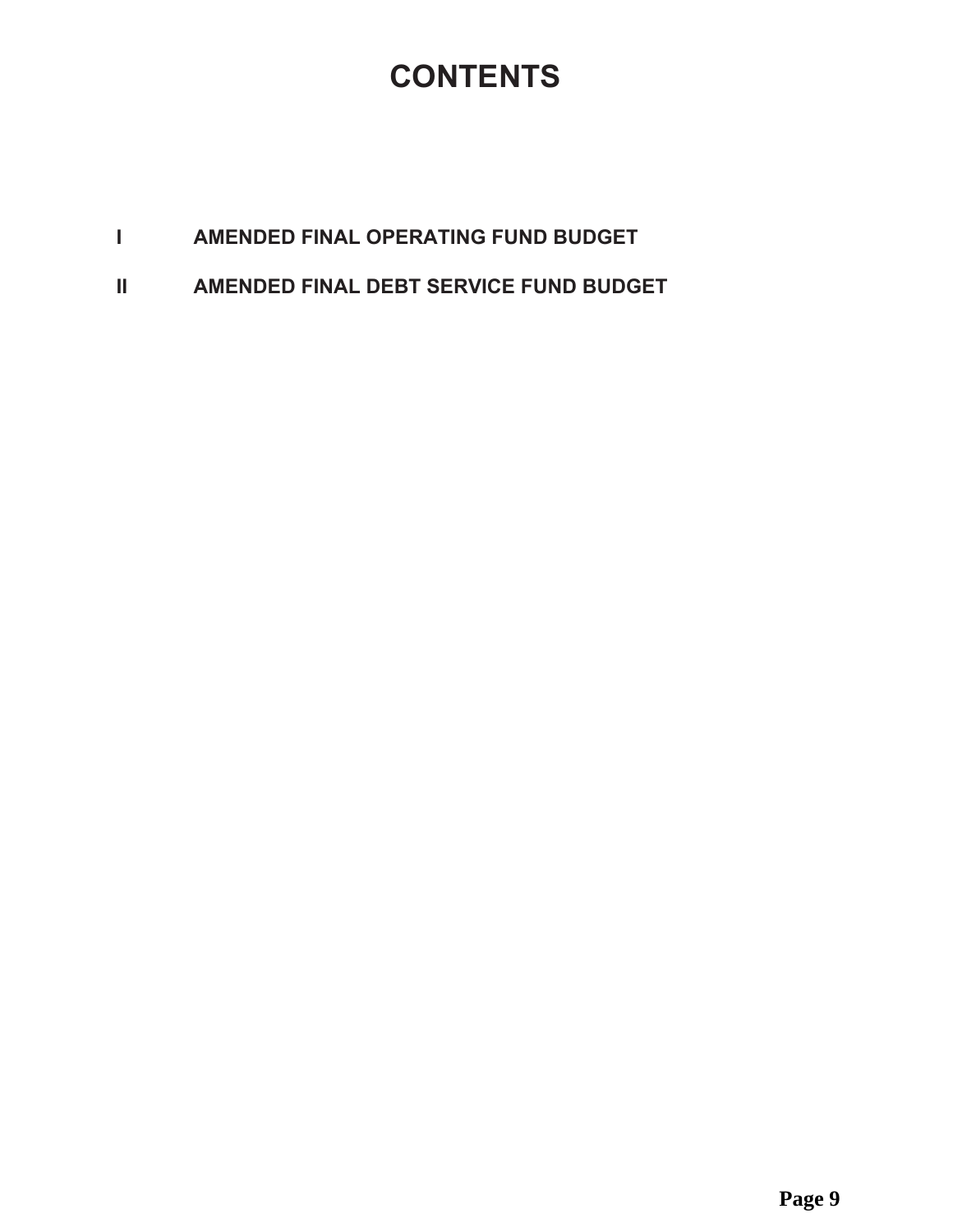#### **AMENDED FINAL BUDGET** KENDALL BREEZE WEST COMMUNITY DEVELOPMENT DISTRICT **OPERATING FUND FISCAL YEAR 2019/2020 OCTOBER 1, 2019 - SEPTEMBER 30, 2020**

| <b>REVENUES</b>                           | <b>FISCAL YEAR</b><br>2019/2020<br><b>BUDGET</b><br>10/1/19-9/30/20 | <b>AMENDED</b><br><b>FINAL</b><br><b>BUDGET</b><br>10/1/19-9/30/20 | <b>YEAR</b><br><b>TO DATE</b><br><b>ACTUAL</b><br>10/1/19 - 9/29/20 |
|-------------------------------------------|---------------------------------------------------------------------|--------------------------------------------------------------------|---------------------------------------------------------------------|
| <b>Administrative Assessments</b>         | 63,886                                                              | 64.172                                                             | 64.172                                                              |
| <b>Maintenance Assessments</b>            | 23,537                                                              | 23,537                                                             | 23,537                                                              |
| <b>Debt Assessments</b>                   | 118,604                                                             | 118,604                                                            | 118,604                                                             |
| Interest Income                           | 180                                                                 | 160                                                                | 158                                                                 |
|                                           |                                                                     |                                                                    |                                                                     |
| <b>TOTAL REVENUES</b>                     | 206,207<br>\$                                                       | $206,473$ \$<br>\$                                                 | 206,471                                                             |
| <b>EXPENDITURES</b>                       |                                                                     |                                                                    |                                                                     |
| <b>ADMINISTRATIVE EXPENDITURES</b>        |                                                                     |                                                                    |                                                                     |
| <b>Supervisor Fees</b>                    | 5,000                                                               | 2,600                                                              | 2,600                                                               |
| Payroll Taxes - Employer                  | 385                                                                 | 199                                                                | 199                                                                 |
| Management                                | 29,448                                                              | 29,448                                                             | 29,448                                                              |
| Secretarial & Field Operations            | 6,000                                                               | 6.000                                                              | 6,000                                                               |
| Legal                                     | 8,000                                                               | 9,000                                                              | 7,710                                                               |
| <b>Assessment Roll</b>                    | 7,500                                                               | 7,500                                                              | 7,500                                                               |
| <b>Audit Fees</b>                         | 3,700                                                               | 3,400                                                              | 3,400                                                               |
| Insurance                                 | 6,500                                                               | 5,251                                                              | 5,251                                                               |
| Legal Advertisements                      | 700                                                                 | 900                                                                | 668                                                                 |
| Miscellaneous                             | 1,500                                                               | 1,300                                                              | 981                                                                 |
| Postage                                   | 250                                                                 | 85                                                                 | 79                                                                  |
| Office Supplies                           | 450                                                                 | 200                                                                | 191                                                                 |
| Dues & Subscriptions                      | 175                                                                 | 175                                                                | 175                                                                 |
| <b>Trustee Fees</b>                       | 4,100                                                               | 4,089                                                              | 4,089                                                               |
| <b>Continuing Disclosure Fee</b>          | 350                                                                 | 350                                                                | 350                                                                 |
| Website Management                        | 2.000                                                               | 2,000                                                              | 2,000                                                               |
| <b>Administrative Contingency</b>         | 1,200                                                               | 500                                                                | 0                                                                   |
| TOTAL ADMINISTRATIVE EXPENDITURES         | 77,258<br>\$                                                        | \$<br>72,997                                                       | 70,641<br>\$                                                        |
| <b>MAINTENANCE EXPENDITURES</b>           |                                                                     |                                                                    |                                                                     |
| Engineering - Annual Report & Inspections | 1,200                                                               | 975                                                                | 975                                                                 |
| Street/Roadway & Stormwater Maintenance   | 13,200                                                              | 20,000                                                             | 17.400                                                              |
| <b>Special Projects</b>                   | 7,200                                                               | 13,715                                                             | 4,800                                                               |
| Miscellaneous Maintenance                 | 5,000                                                               | 14,000                                                             | 11,301                                                              |
| Maintenance Contingency                   | 1,200                                                               | 1,200                                                              | 1,110                                                               |
| <b>TOTAL MAINTENANCE EXPENDITURES</b>     | \$<br>27,800                                                        | \$<br>49,890                                                       | 35,586<br>\$                                                        |
|                                           |                                                                     |                                                                    |                                                                     |
| <b>TOTAL EXPENDITURES</b>                 | \$<br>105,058                                                       | \$<br>122,887                                                      | \$<br>106,227                                                       |
| <b>REVENUES LESS EXPENDITURES</b>         | \$<br>101,149                                                       | 83,586<br>\$                                                       | \$<br>100,244                                                       |
| <b>Bond Payments</b>                      | (111, 488)                                                          | (113,093)                                                          | (113,093)                                                           |
| <b>BALANCE</b>                            | s<br>$(10, 339)$ \$                                                 | $(29, 507)$ \$                                                     | (12, 849)                                                           |
| County Appraiser & Tax Collector Fee      | (4, 120)                                                            | (1, 986)                                                           | (1,986)                                                             |
| <b>Discounts For Early Payments</b>       | (8, 241)                                                            | (7, 585)                                                           | (7, 585)                                                            |
|                                           |                                                                     |                                                                    |                                                                     |
| <b>EXCESS/ (SHORTFALL)</b>                | \$<br>$(22,700)$ \$                                                 | $(39, 078)$ \$                                                     | (22, 420)                                                           |
| Carryover From Prior Year                 | 22,700                                                              | 22,700                                                             | $\Omega$                                                            |
| <b>NET EXCESS/ (SHORTFALL)</b>            | $\overline{\mathbf{s}}$                                             | - \$<br>$(16, 378)$ \$                                             | (22, 420)                                                           |

**Notes**<br>Carryover From Prior Year Of \$22,610 was used to reduce Fiscal Year 2019/2020 Assessments.<br>\$19,670 Of Fund Balance To Be Used To Reduce 2020/2021 Assessments.

| FUND BALANCE AS OF 9/30/19   |
|------------------------------|
| <b>FY 2019/2020 ACTIVITY</b> |
| FUND BALANCE AS OF 9/30/20   |

| \$125,532  |
|------------|
| (\$39,078) |
| \$86.454   |
|            |